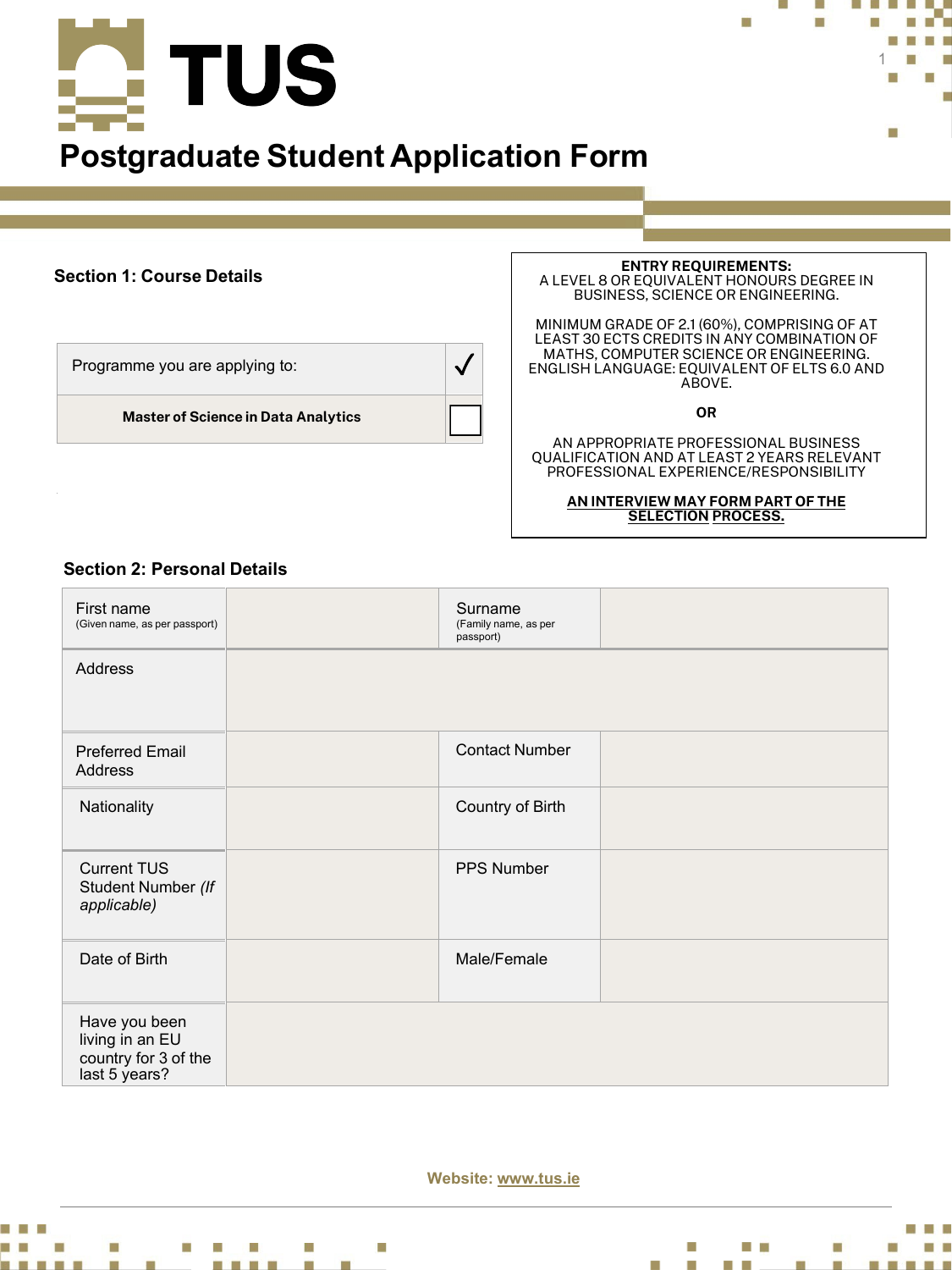



# **Section 3: Educational Details**

**TUS STUDENTS: If you are a current or past TUS student, you do not need to forward a copy of your results. EXTERNAL STUDENTS: External applicants should forward their academic transcript, including their overall results**

| Name & Address of College/Institution<br>(previous study) |          | Full Title of Programme Studied |                           | Result<br>(If known) | $\%$<br>Calculation |  |  |
|-----------------------------------------------------------|----------|---------------------------------|---------------------------|----------------------|---------------------|--|--|
|                                                           |          |                                 |                           |                      |                     |  |  |
|                                                           |          |                                 |                           |                      |                     |  |  |
| Other qualification/Work experience                       |          |                                 |                           |                      |                     |  |  |
| <b>Job Title</b>                                          | Employer | Address                         | Responsibilities & Duties |                      | Year (From - To)    |  |  |
|                                                           |          |                                 |                           |                      |                     |  |  |
|                                                           |          |                                 |                           |                      |                     |  |  |

# **Section 4: Verification**

I certify that the information I have provided on this form is accurate to the best of my knowledge. I agree that the Institute has authority to seek information from other Institutions in order to evaluate information provided on this form.

| Signed<br>(Typed signature accepted) |  | Date<br>(DD-MM-YYYY) |  |
|--------------------------------------|--|----------------------|--|
|--------------------------------------|--|----------------------|--|

## *OFFICE USE ONLY*

| College                    | Year                            | <b>Discipline</b> | Level of Award | Experience |  | Total               |
|----------------------------|---------------------------------|-------------------|----------------|------------|--|---------------------|
|                            |                                 |                   |                |            |  |                     |
| Compatible:                | $No$ $\square$<br>Yes $\square$ |                   |                |            |  | Date Received Stamp |
| Signed Head of Department: |                                 |                   | Date:          |            |  |                     |
| Signed Course Leader:      |                                 |                   | Date:          |            |  |                     |

**Website: www.tus.ie**